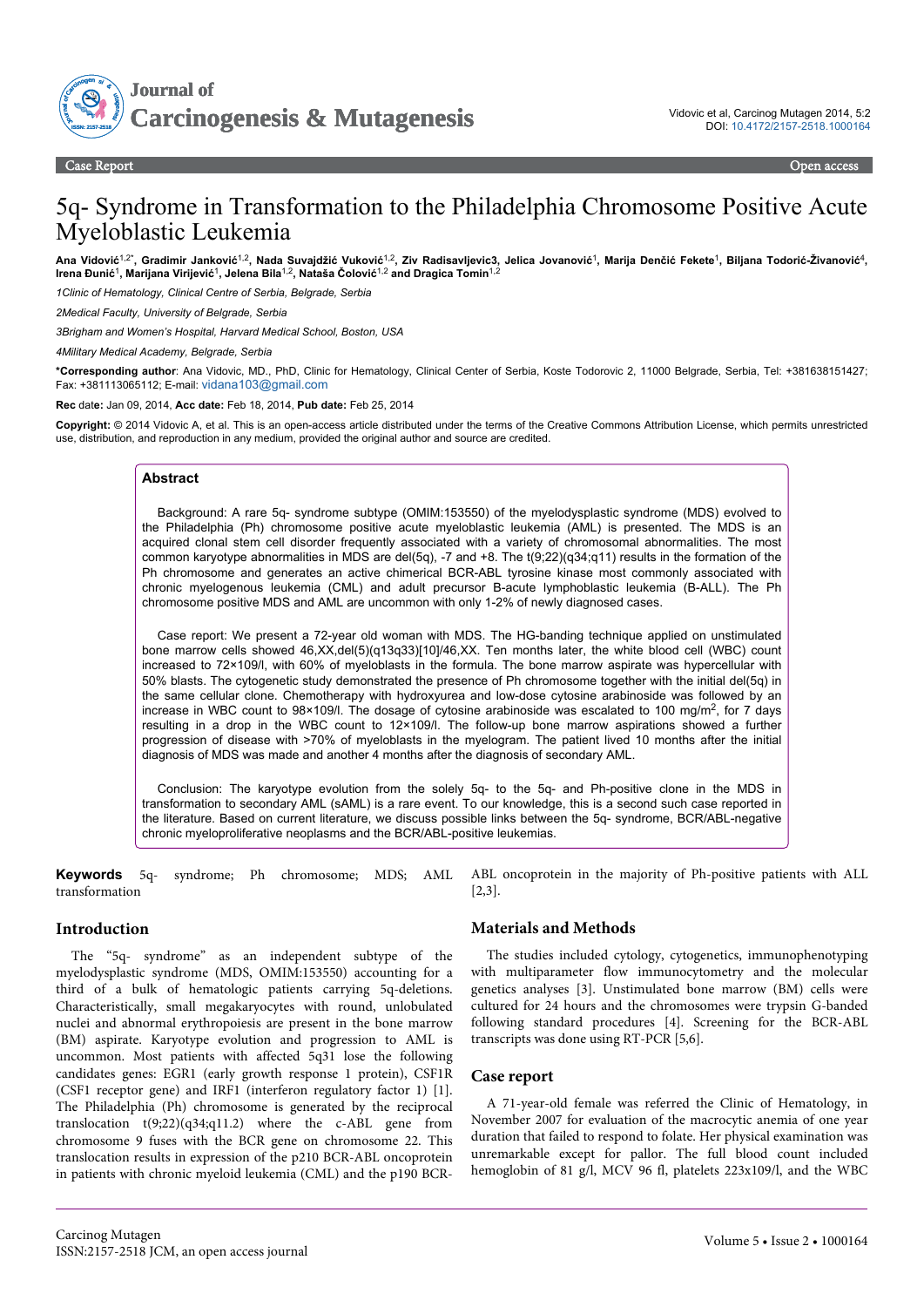count 5,5x109/l (52% neutrophils, 42% lymphocytes, 6% monocytes). The BM aspirate was normocellular with 15-18% of CD34+ and CD117+ mononuclear cells. The megakaryocytes were unlobulated with rounded nuclei, typical for the 5q- syndrome subtype of MDS.

The cytogenetic study on the BM showed 46,XX, del(5)(q13q33) [10]/46,XX[10] (Figure 1). The diagnosis of the 5q- syndrome subtype of MDS was made. The patient was treated with the red blood cell transfusions only. In September 2008, she was hospitalized because of extreme malaise. The liver was +3 cm and the spleen +1 cm below respective costal margins. The hemoglobin was 53 g/l, platelets 60×109/l, and the WBC count 72,6×109/l with 60% myeloblasts. The LDH activity in the serum was 1489 U/l. There were 50% of blasts (25% POX positive) in the hypercellular BM. Flow immunocytometry showed that 45% of mononuclear BM cells were positive for CD45low with the phenotype (HLA-DR, CD34, CD117, CD13, CD33, MPO, CD11b)+. The clone evolution was evidenced by the presence of Ph chromosome (b3a2 form) in the metaphases which also retained the initial del(5q) (Figure 2). The AML secondary (sAML) to her 5qsyndrome has been treated with cytosine arabinoside (100 mg/m2 days 1-7). The WBC count decreased to 12×109/l but with 70% blasts in the formula. She developed the purpura and painful infiltrates in the right maxilla and the left hand wrist. Despite intensive care she died of progressive sAML in December 2008. The 5q- syndrome lasted 10 months and the Ph-positive sAML lasted next 4 months, with overall survival of 14 months.



# **Discussion**

This lady patient initially presented with the 5q- syndrome. The 5qdeletion (q13q33) has been associated with haplo insufficiency of the ACSL6 (OMIM: 604443) and IRF1 (OMIM: 147575) genes at 5q31.1, CSF1R (OMIM: 164770) and PDGFRB (OMIM: 17341) genes at 5q32, and the RPS14 (OMIM: 130620) gene at 5q33.1.6 In single patients with refractory anemia with excess of blasts with basophilia, AML with eosinophilia, and acute eosinophilic leukemia, ACSL6 was identified as a fusion partner to ETV6 (OMIM: 600618) in recurrent t(5;12) (q31;p13) translocations [7]. The IRF1 is located at least 200 kb, but not more than 1,600 kb, telomeric to the IL3 (OMIM: 147740) and GMCSF (CSF2; OMIM: 138960) genes at this region [8]. Among genes in the 5q31.1 region, only IRF1 was consistently deleted at one or both alleles in thirteen patients with leukemia or MDS associated with changes at 5q31. Le Beau et al. found that the FMS and GM-CSF genes were both deleted from the chromosome 5q- in BM cells in two patients with refractory anemia and del(5)(q15-q33.3) [8].

Reciprocal chromosomal translocation that involves 5q31-q33 was observed in a minority of patients with BCR-ABL-negative myeloproliferative neoplasms. The most common of these fuses the ETV6 gene to the PDGFRB gene but four additional partner genes are known: H4 (D10S170), HIP1, CEV14 (TRIP11), and rabaptin-5. Clinically, most patients present with a myeloproliferative disorder with eosinophilia, eosinophilic leukemia, or chronic myelomonocytic leukemia and thus fall into the broad category of myeloproliferative neoplasms/myelodysplastic syndromes (MPN/MDS). Patients with rearrangement of the PDGFRB might be classified in the future as a distinct subgroup of MPN/MDS [9]. A small proportion of patients with chronic myeloproliferative neoplasmss have constitutive activation of the PDGFRB gene, resulting in many cases from a chromosome translocation such as t(5;12), which creates a fusion gene with ETV6 (OMIM: 600618). Fusions between PDGFRB and H4/ D10S170 (OMIM: 601985), rabaptin-5 (RABPT5; OMIM: 603616), and huntingtin-interacting protein-1 (HIP1; OMIM: 601767) have also been reported in cases of chronic myeloproliferative neoplasms. The protein tyrosine kinase activity of PDGFRB, like that of ABL1 (OMIM: 189980) and KIT (OMIM: 164920), is inhibited by Gleevec (imatinib mesylate). This compound has been shown to be effective in the treatment of CML (OMIM: 151410) and gastrointestinal stromal tumors (OMIM: 606764), which are caused by abnormalities in the ABL1 and KIT genes, respectively. Apperley et al. demonstrated that Gleevec was effective in the treatment of chronic myeloproliferative neoplasms with rearrangements of the PDGFRB gene [10]. These molecular details suggest the existence of a rather remote and subtle link between the 5q- syndrome and the BCR/ABL-positive CML, and presumably also between 5q- syndrome and the BCR/ABL-positive AML. However, translocations involving chromosome bands 5q31 or 5q33, resulting in fusion of the PDGFRB gene with other genes, usually associate with BCR-ABL-negative chronic myeloproliferative disorders [11] The presented patient is a second to be reported following the first similar case reported by Bacher *et al.* [1].



The 5q- syndrome is characterized by a defect in differentiation of the erythron due to a recurring somatic deletion of a 1.5-Mb region (containing 40 genes) on chromosome 5q. Using an RNA-mediated interference-based approach, partial loss of function of the ribosomal subunit protein RPS14 phenocopied the disease in normal hematopoietic progenitor cells [1]. Forced expression of RPS14 rescued the disease phenotype in patient-derived BM cells. In addition a block was identified in the processing of preribosomal RNA in RPS14-deficient cells that is functionally equivalent to the defect in Diamond - Blackfan anemia (OMIM: 105650), thus linking the molecular pathophysiology of the 5q- syndrome (the somatic deletion

#### Page 2 of 3